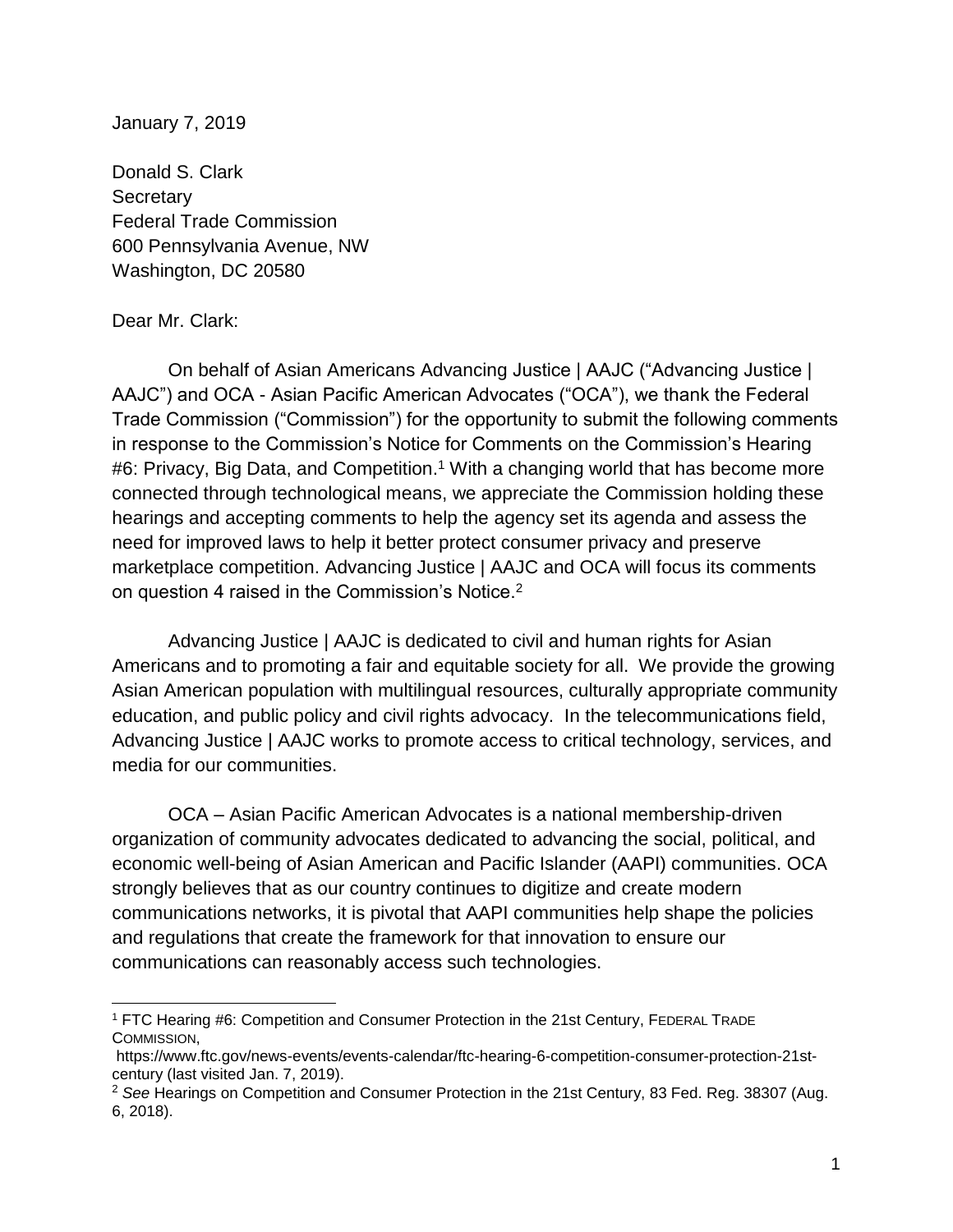### **Introduction and Summary**

In the digital space, AAPI consumers have clearly shown a strong presence by becoming quickly proficient on new platforms and swiftly adopting new technologies. While many AAPI households still do not have a home broadband connection or access to affordable modern communications networks, $3$  it does not preclude that, in the aggregate, our communities over index as high adopters of new technology. In fact, the majority of Asian Americans say they prefer products that offer the latest in new technology.<sup>4</sup> Asian American consumers are also active spenders online, spending an average of \$1,151 on internet purchases per year, 20% higher than non-Hispanic White consumers, and over-index non-Hispanic White consumers for online purchasing at every dollar level over \$500.<sup>5</sup> In addition, English-speaking Asian Americans have the highest percentage of internet usage amongst all racial groups in the United States, at 97% compared to 85% of non-Hispanic Whites.<sup>6</sup>

Becoming such influential and knowledgeable participants in the online space has made these communities one of interest to companies that exist or rely on a digital medium.<sup>7</sup> In the era of big data collection being used to create personalized technological experiences, Asian Americans are particularly vulnerable to having their personal data divulged through data brokers who use legitimate means to collect this information or being left unaware of a breach after nefarious actors have stolen personal information through bypassing the security protocols of these online entities. However, the AAPI community is diverse in its makeup, separated by rich complex histories and varying relationships with institutions in this country. As such, any regulations that impact the overall AAPI community must account for this diversity and ensure protections for every ethnic group within the AAPI family.

While the Notice for Comment heavily focuses on the impact of data collection, usage, and privacy regimes on competition and innovation, it is important to reiterate

 $3$  Camille Ryan, Computer and Internet Use in the United States: 2016 at 7, U.S. CENSUS BUREAU (Aug. 2018) *available at* https://www.census.gov/content/dam/Census/library/publications/2018/acs/ACS-39.pdf. <sup>4</sup> *Asian Americans are Discerning, Trendsetting Online Shoppers*, NIELSEN (June 18, 2018)

https://www.nielsen.com/us/en/insights/news/2018/asian-americans-are-discerning-trendsetting-onlineshoppers.html.

<sup>5</sup> *Id.* "A further examination shows the Asian-American e-commerce market is formidable and primed for continued growth in the future."

 $6$  English-speaking Asian-Americans are the Most Likely to Report Internet Usage, PEW RESEARCH CENTER (June 26, 2015) http://www.pewinternet.org/chart/english-speaking-asian-americans-are-themost-likely-to-report-internet-usage/.

<sup>7</sup> Lewis Lazare, *State Farm targets Asian-American audience in new ads*, CHICAGO BUS. J. (Aug. 2, 2018, 2:52 PM EDT) https://www.bizjournals.com/chicago/news/2018/08/02/state-farm-targets-asian-americansin-new-ads.html.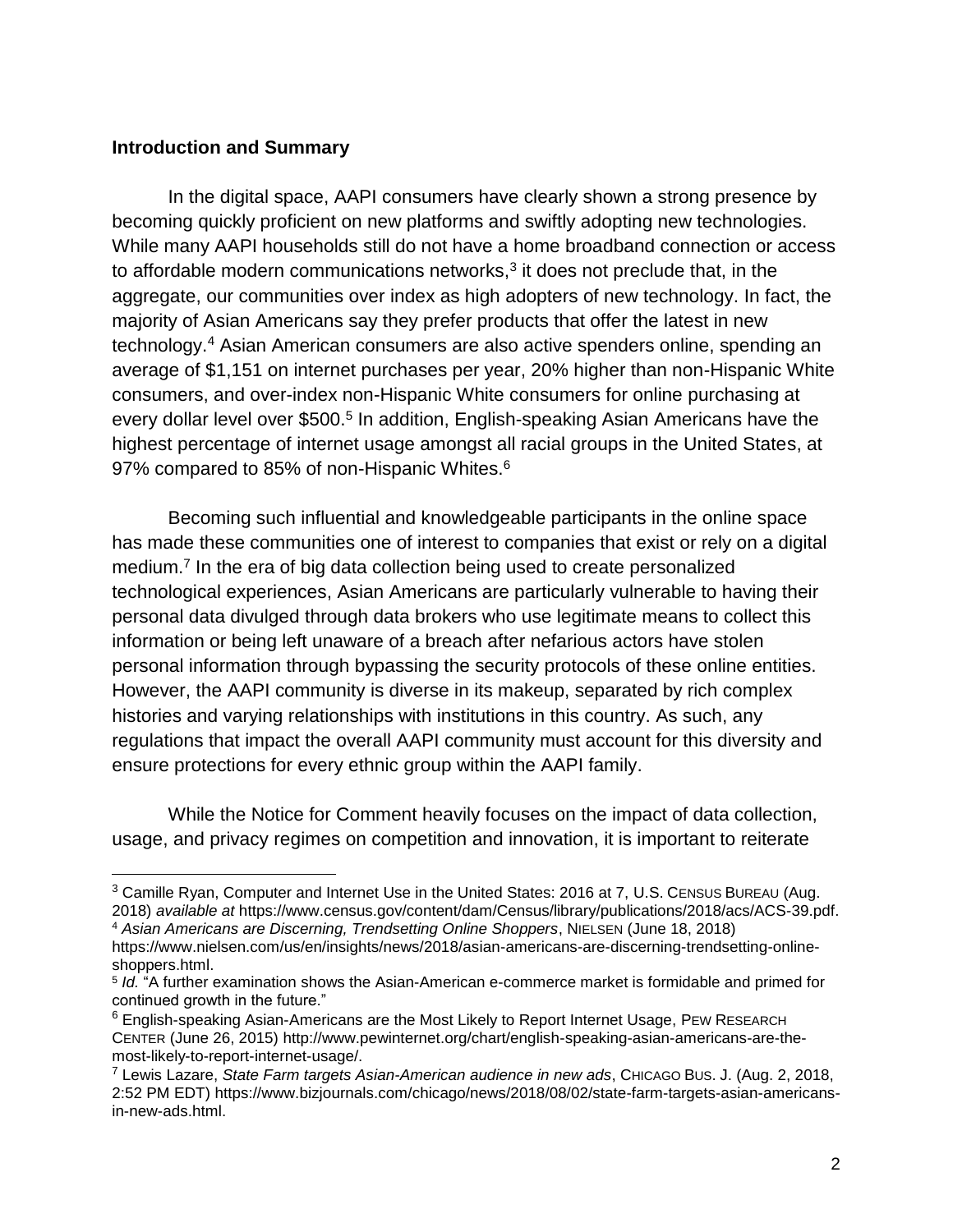that the goals of innovation and competition must not supersede privacy and protection of a consumer's data. Consumers should not be forced to choose one set of benefits over another. Given this, we encourage the Commission to consider the following principles in developing a framework to take on the intersection of big data and privacy in the online space while keeping AAPI communities in mind:

- 1) Support a strong Federal framework on digital privacy
- 2) Create parity among all online actors
- 3) Maintain transparency by companies

- 4) Allow strong access and control over personal data
- 5) Develop clear and consistent enforcement

Each of these points are discussed in more detail below.

### **Interest of Asian American and Pacific Islander communities**

Culturally, ethnically, and socioeconomically, AAPI communities are not, and have never been, a monolith. AAPI communities encompass over 50 different ethnic groups and 100 languages and/or dialects.<sup>8</sup> Asian Americans of all skills and backgrounds have immigrated to the United States for myriad reasons—including to pursue careers in STEM, escape oppressive political regimes, and reunite with family members. Disaggregating the datasets from across the numerous ethnicities represented within the Asian American population exposes the reality that Asian American communities encompass some of the highest and lowest rates of academic achievement and some of the highest and lowest rates of poverty among all ethnic groups in the United States.<sup>9</sup>

<sup>8</sup> *Snapshot: Asian American, Native Hawaiian, and Pacific Islander Health*, ASIAN & PACIFIC ISLANDER AMERICAN HEALTH FORUM, at 1 ( Sept. 2017),, *available at* https://www.apiahf.org/wpcontent/uploads/2017/09/September2017\_SnapshotAANHPIHealth\_Factsheet\_0-1.pdf.

<sup>&</sup>lt;sup>9</sup> As OCA – Asian Pacific American Advocates previously observed to the Federal Communication Commission, although the Pew Research Center and other organizations have continuously shown high rates of broadband adoption for Asian Americans, the data collected generally has been from overwhelmingly English-proficient Asian Americans, undersamples Pacific Islanders, and does not disaggregate data by major ethnic subgroups. *See* Comments of OCA – Asian Pacific American Advocates at 2, WC Docket No. 11-42 (Aug. 31, 2015), *available at*

https://ecfsapi.fcc.gov/file/60001223377.pdf (hereinafter, "OCA Comments"). One-third of Asian Americans have limited English proficiency, and these studies most likely did not account for such individuals. *See generally* A Community of Contrasts: Asian Americans in the United States, ASIAN AMERICAN CENTER FOR ADVANCING JUSTICE (2011), *available at* https://www.advancingjusticeaajc.org/sites/default/files/2016-09/Community\_of\_Contrasts\_US.pdf (hereinafter "Asian Americans in the United States"); Lee Rainie, Asian-Americans and Technology, PEW RESEARCH CENTER(2011), *available at* http://www.pewinternet.org/2011/01/06/asian-americans-and-technology/ (English polls result in "substantially upscale APA population [with higher] educational attainment and household income").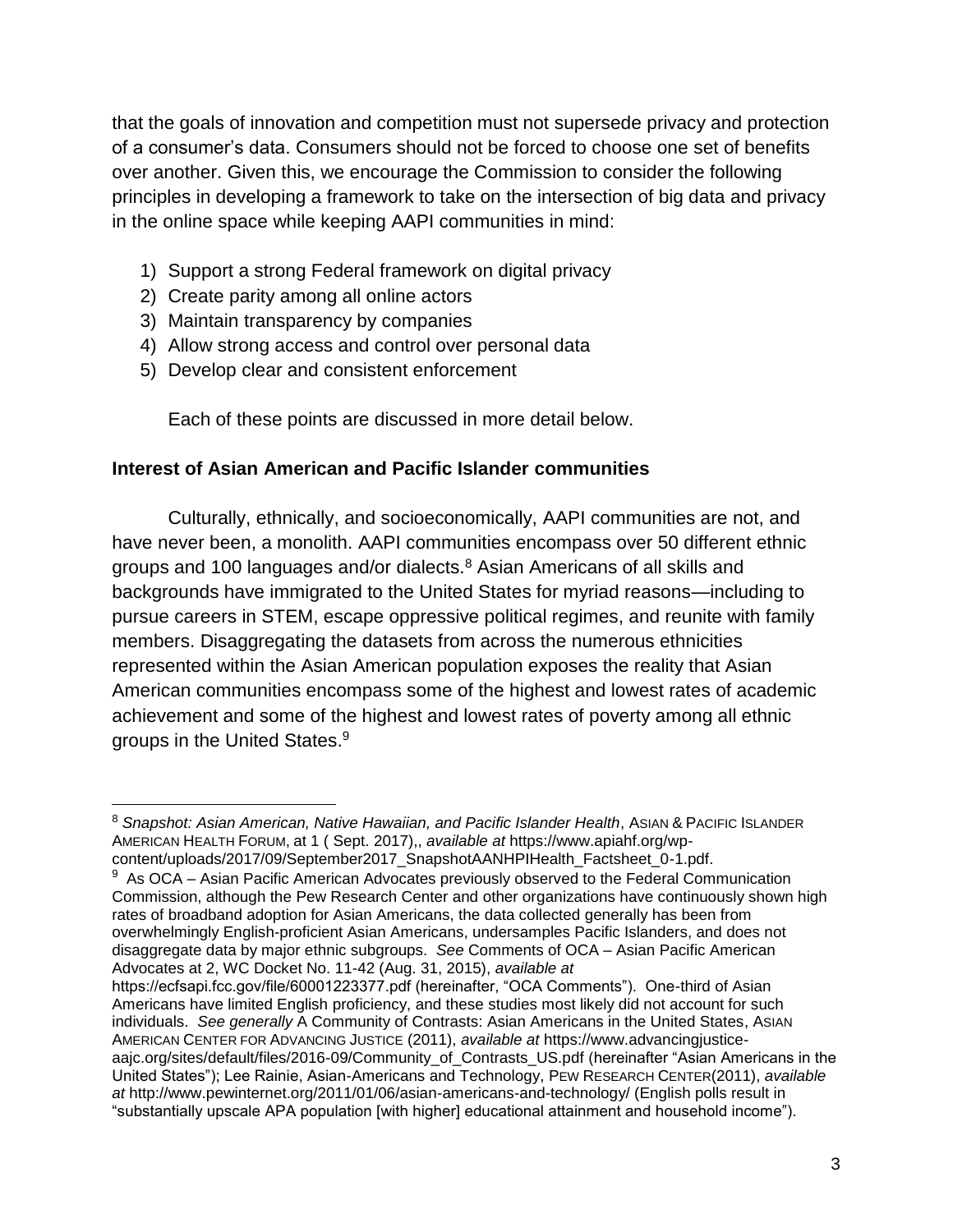Despite data showing that Asian Americans overwhelmingly access technology at higher rates than other racial groups and have a higher median income and education level relative to other groups,<sup>10</sup> disaggregated data have also shown that AAPIs constitute some of the highest rates of poverty and lack of educational attainment amongst all US racial categories. According to the 2015 1-Year ACS, there are currently 2.14 million Asian Americans and Pacific Islanders living in poverty.<sup>11</sup> While Chinese and Indian Americans have the highest absolute number of individuals living in poverty at 449,356 and 246,399 respectively,<sup>12</sup> Southeast Asian and Pacific Islander Americans have some of the highest rates of poverty among all racial and ethnic groups in the United States.<sup>13</sup>

Education attainment also varies within the AAPI family. In the aggregate, Asian Americans have the highest rate of postsecondary and postgraduate degree attainment of all racial groups.<sup>14</sup> However, when the data is disaggregated, it shows that there are also vast differences in the educational attainment among AAPI groups. For example, 34 percent of Southeast Asian Americans have less than a high school education, a rate second only to Hispanics.<sup>15</sup> Tongan and Samoan Americans have a bachelor's and postgraduate degree attainment rate similar to African Americans and Hispanics. Thus, the myth of the model minority has too long obfuscated very real disparities between Asian ethnic groups.

Language proficiency is another area of diversity among AAPI communities. One third of Asian Americans are Limited English Proficient (LEP)<sup>16</sup> compared to the eight percent of the general U.S. population.<sup>17</sup> Certain ethnic groups have higher LEP rates,

<sup>10</sup> Ryan, *supra* note 3, at 7.

<sup>11</sup> AAPI Poverty Profiles, NATIONAL CAPACD, http://www.nationalcapacd.org/aapi-poverty-profiles/ (last visited Jan. 7, 2019).

<sup>12</sup> Josh Ishimatsu, *Spotlight: Asian American and Pacific Islander Poverty, at 11,* NATIONAL COALITION OF ASIAN PACIFIC AMERICAN COMMUNITY DEVELOPMENT (June 2013) (*hereinafter* "Spotlight: AAPI Poverty") *available at http://www.nationalcapacd.org/wp-content/uploads/2017/08/aapi\_poverty\_report.pdf.* 

<sup>13</sup> *See* Asian Americans in the United States, *supra* note 9 at 7. Indeed, according to a report by the National Coalition for Asian Pacific American Community Development, almost 2 million Asian Pacific Americans (APAs) live at or below the poverty line the United States. *See* Spotlight: AAPI Poverty, *supra* note 12.

<sup>&</sup>lt;sup>14</sup> Karthick Ramakrishnan and Farah Z. Ahmad, State of Asian Americans and Pacific Islanders Series: A Multifaceted Portrait of a Growing Population, CENTER FOR AMERICAN PROGRESS (Sept. 2014) *available at* aapidata.com/wp-content/uploads/2017/09/AAPIReport-comp.pdf.

<sup>15</sup> *Id.* at 13. For this data point, Southeast Asian Americans refers to the aggregated results of Vietnamese, Cambodian, Hmong, and Laotians.

<sup>16</sup> Limited English Proficiency by Detailed Group (National), AAPI DATA

http://aapidata.com/stats/national/national-lep-aa-aj/ (last visited Jan. 7, 2019).

<sup>17</sup> Jie Zong and Jeanne Batalova, *The Limited English Proficient Population in the United States*, MIGRATION POLICY INSTITUTE (July 8, 2015) https://www.migrationpolicy.org/article/limited-englishproficient-population-united-states.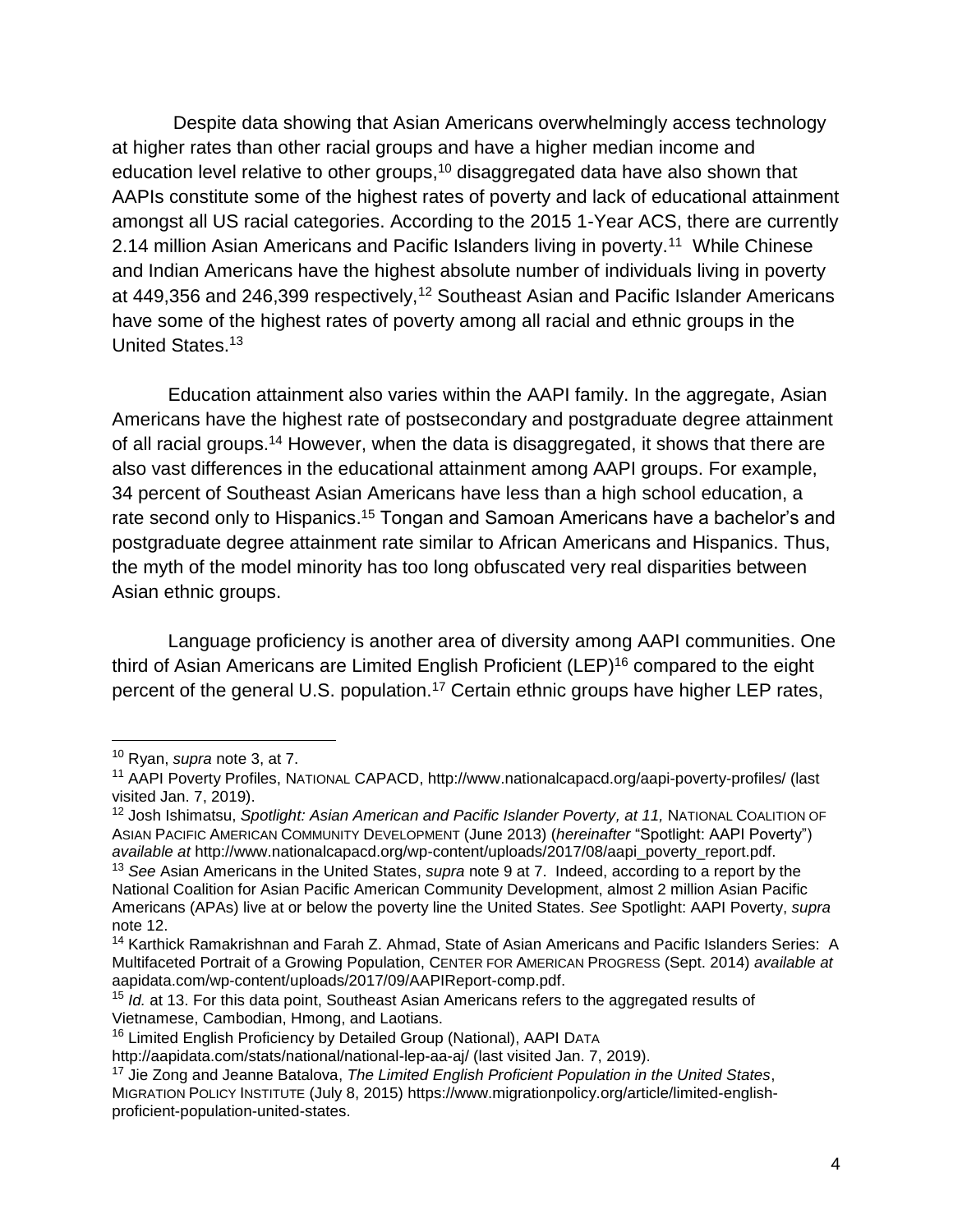for example, 69 percent of Bhutanese, 50 percent of Vietnamese, and 44 percent of Bangladeshi Americans are LEP. Among Asian Americans, non-Taiwanese Chinese have the highest absolute number of LEP individuals at 1.4 million. As such, multilingual translations are necessary for AAPI communities to fully engage as reasonably informed consumers.

### **1. A Strong Federal Framework Provides the Most Benefits to Consumers**

Consumers should have consistent federal standards of access and control over all personal information collected from their online actions. The inherent interstate nature of the internet initially prescribes the necessity for a strong federal framework rather than a patchwork of inconsistent state and local regulations. A multitude of rules would confuse consumers and are simultaneously prohibitive to small online businesses. Strong federal rules are beneficial to both consumers and small businesses.

There is already a nonpartisan call for simplified and understandable terms of service, privacy policies, and notifications. The introduction of multiple comprehensive state regulations in addition to a federal policy on top of international standards dilute the effort to make these communications more digestible for the average consumer. Small businesses also face additional hurdles if there are multiple regulations. Many do not have the capital to hire lawyers to comply with each state's privacy statutes on top of federal rules. However, states should not be precluded from regulating privacy in the absence of a strong federal privacy law.

### **2. All Entities in the Online Ecosystem must be Subject to Privacy Requirements**

Any regulation efforts must cover all digital-based companies, including internet service providers, advertisers, e-commerce sites, entertainment and ad tech companies, social media platforms, search and browser providers, operating systems, data brokers, and everyone else within the online ecosystem. Even a leading telecommunication company, Charter Communications, agrees that a sectoral-based approach will only lead to consumer confusion and entrench the dominance of certain companies or sectors that are not subject to the same obligations as others.<sup>18</sup>

For a community as diverse as the AAPI community, in terms of digital engagement based on language proficiency, income and education level, a baseline treatment of all entities is necessary. Such treatment ensures that AAPI consumers can

 $\overline{a}$ 

<sup>18</sup> Comments of Charter Communications, Inc., Project No. P181201, *available at* https://www.ftc.gov/system/files/documents/public\_comments/2018/08/ftc-2018-0051-d-0044-154939.pdf.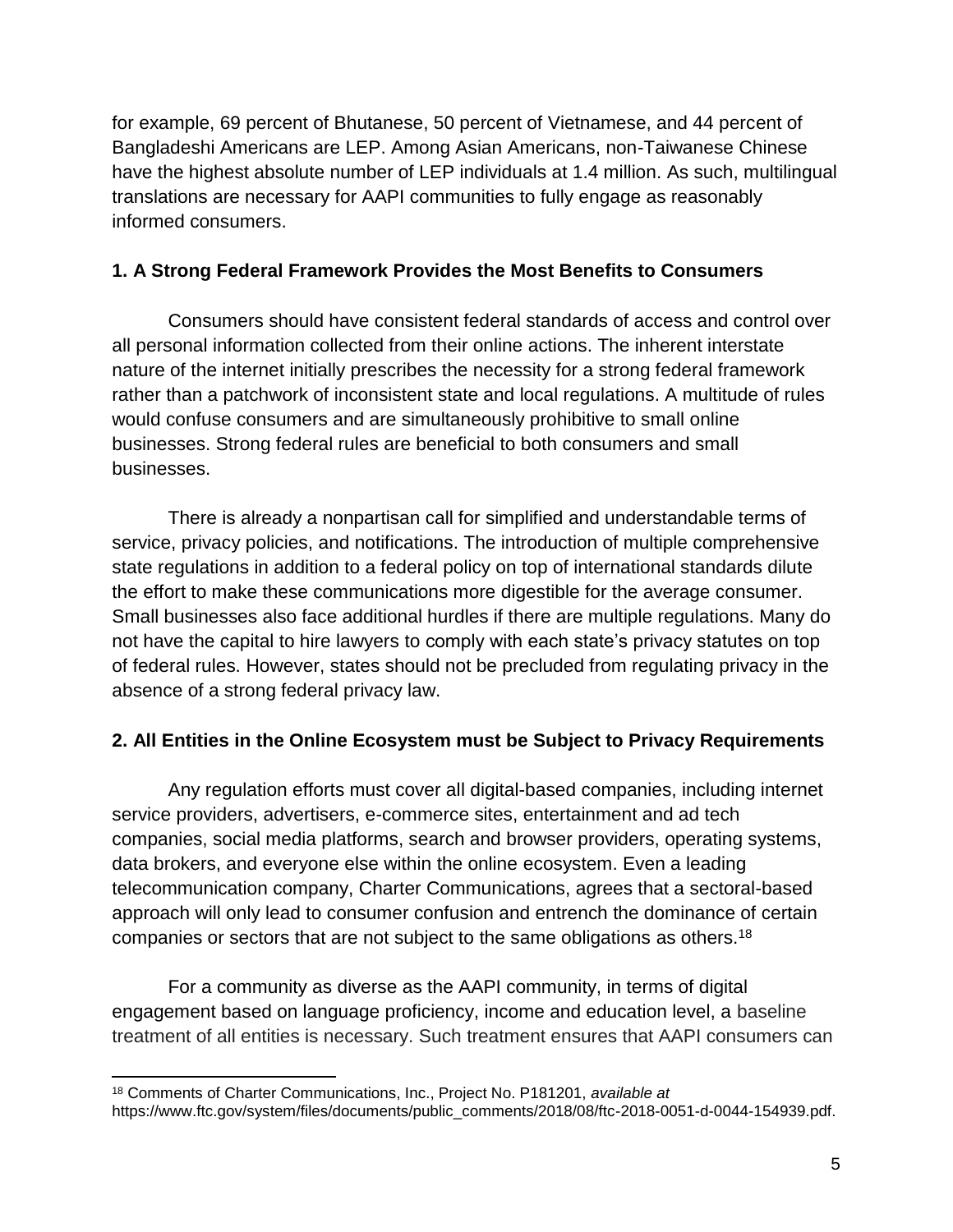trust that data about them will be used, stored, and shared in ways that match their expectations of the online experience and the circumstances in which the data was collected. AAPI consumers should have this trust regardless of how the data is collected, who receives it, or how it is used. The potential of data as a tool for knowledge and innovation depends greatly upon user trust that can rely on consistent protections.

# **3. Transparency Requirements Must Include Multilingual Notifications to Ensure that Asian Americans are Informed Consumers**

Oftentimes, consent policies require a college reading level to comprehend,<sup>19</sup> assuming that the privacy policy is even available for review. As mentioned above, the Commission should focus on ensuring a uniform standard of transparency and disclosure. To this end, companies should be expected to have terms of services, privacy policies, and notifications that reasonably educate and inform their consumers. Without plain language communications, very few consumers would be able to actually make an informed decision whether or not they should consent to a company's terms or decide how their data can be utilized. Companies should also be required to simplify disclosure notifications, using graphics and images whenever helpful, to help alleviate this problem.

As an example of applying the above standards, the European Union's General Data Protection Regulation (GDPR) outlines several intuitive standards for how companies should communicate data collection and usage information to their consumers:

- Concise
- Transparent
- Intelligible

- Easily Accessible
- In clear and Plain Language
- Free of Charge  $20$

Adopting similar standards would allow Americans the ability to become active participants in understanding and choosing what data is collected and how their data is utilized.

<sup>19</sup> *See* Tom Calver and Joe Miller, *Social site terms tougher than Dickens*, BBC NEWS (July 6, 2018) https://www.bbc.com/news/business-44599968.

<sup>20</sup> Recital 58: The principle of transparency, INTERSOFT CONSULTING, https://gdpr-info.eu/recitals/no-58/ (last visited Jan. 7, 2019).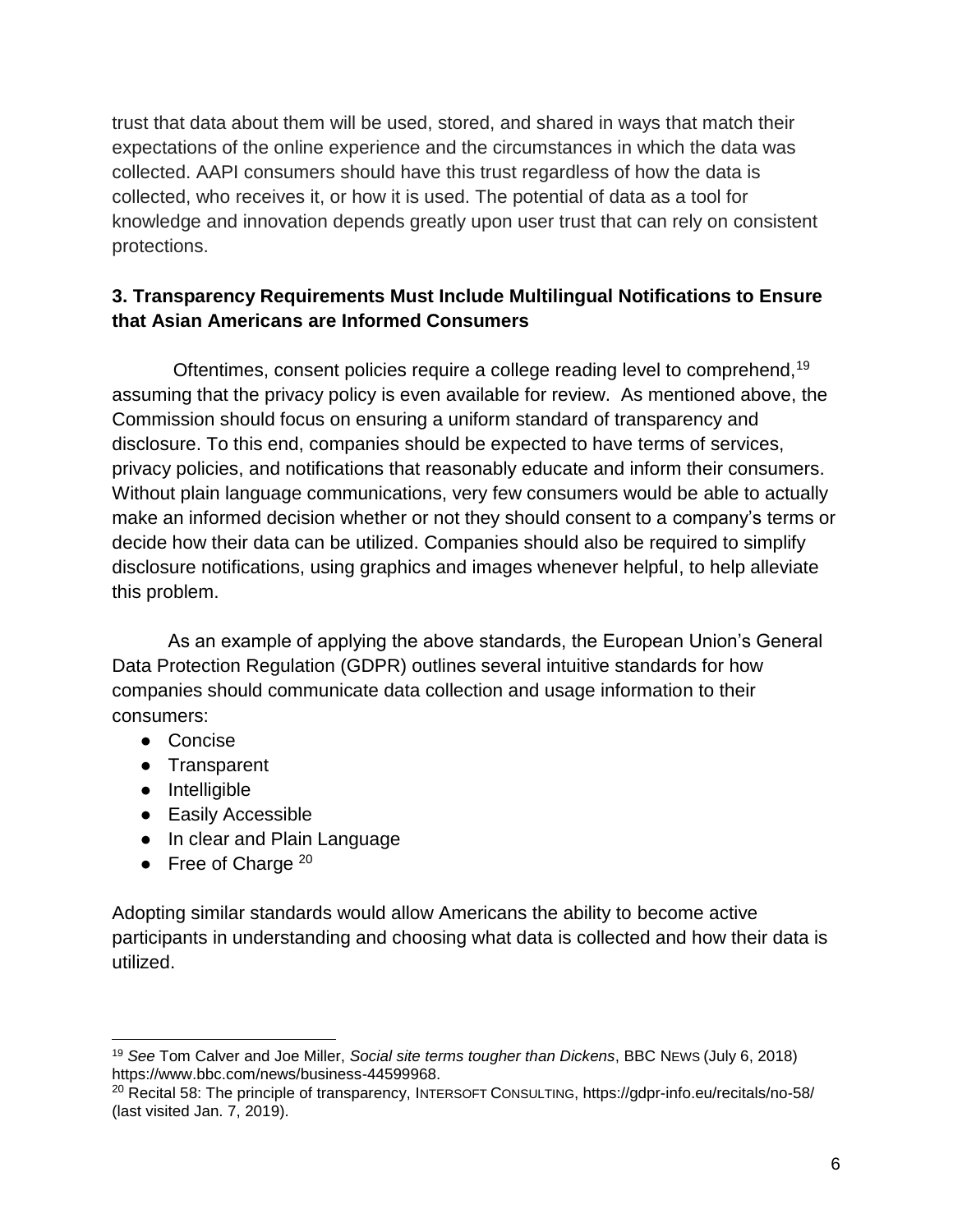As shown above, many Asian Americans are LEP.<sup>21</sup> As a result, the right to privacy must be provided to communities that are not fluent in English. Companies should allow their users the ability to identify their preferred language for policies and notices, and companies should be incentivized to provide additional language support aside from the ones identified above. Similar language access protections are present in other areas such as voting rights<sup>22</sup> and health care<sup>23</sup>. At a minimum, companies should be required to make web pages containing privacy disclosures readable by translation software. If notifications are written plainly for the average consumer, translation software will be more likely to correctly translate the information. This would help ensure that the right to privacy extends beyond communities that are fluent in English and reach a greater number of online users. In addition, companies should be incentivized to provide additional language support, allowing users an opportunity for effective notice.

In response to the Commission's original inquiry on whether consumers "prefer free/ad-supported products to products offering similar services or capabilities but that are neither free nor ad-supported,"<sup>24</sup> we would point to the number of AAPI communities that do not have the economic security to have a preference for one service over another.<sup>25</sup> Such a consideration makes privacy a paid right when all Americans should be entitled to the same protections irrespective of the business model.

Current business models that provide both a free service with ads and a paid, adfree service create a two-tiered culture of privacy where low-income consumers' data are commoditized and less protected than those who can pay for premium services. Rather than further institutionalizing pay-for-privacy under the guise of innovation and competition, the Commission should seek a privacy framework that ensures every American's personal data is protected regardless of the business model employed by the provider collecting and using the data.

 $\overline{a}$ 

<sup>21</sup> *See* Limited English Proficiency by Detailed Group (National), *supra* note 16.

<sup>22</sup> About Language Minority Voting Rights, U.S. DEP'T OF JUSTICE, https://www.justice.gov/crt/aboutlanguage-minority-voting-rights (last updated Feb. 26, 2018).

<sup>&</sup>lt;sup>23</sup> Section 1557: Ensuring Meaningful Access for Individuals with Limited English Proficiency, U.S. DEP'T OF HEALTH & HUMAN SERVICES, *available at* https://www.hhs.gov/sites/default/files/1557-fs-lep-508.pdf.

<sup>&</sup>lt;sup>24</sup> Federal Trade Commission Announces Hearings on Competition and Consumer Protection in the 21<sup>st</sup> Century, Federal Trade Commission, *available at* https://www.ftc.gov/system/files/attachments/hearingscompetition-consumer-protection-21st-century/hearings-announcement\_0.pdf.

<sup>25</sup> *See* Spotlight: AAPI Poverty, *supra* note 12 at 11.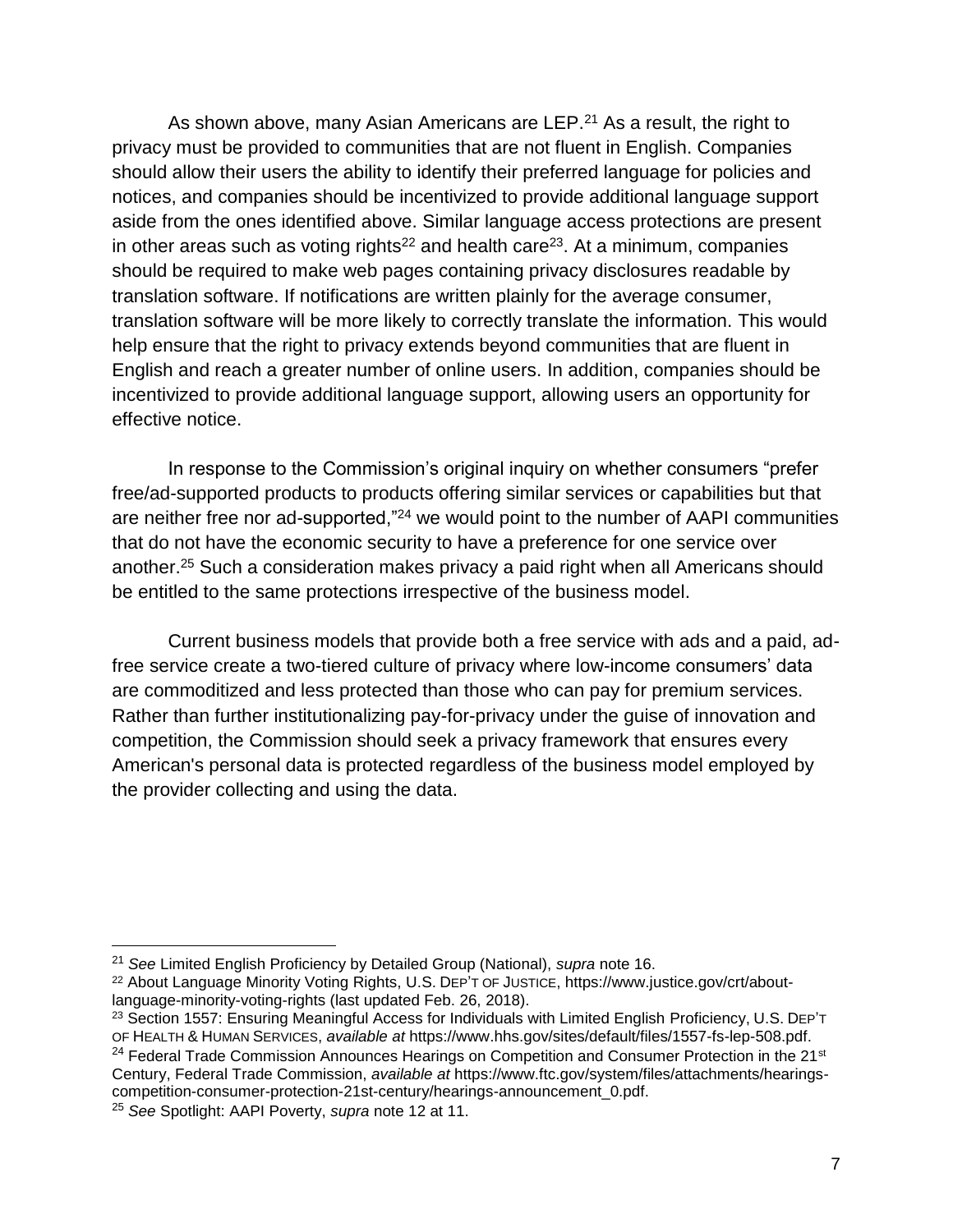## **4. Consumers Should Have the Ability to Reasonably Access and Control Their Data**

Providing consumers reasonable access to the data they have provided companies and giving them the ability to rectify, complete, amend, and delete their data is necessary to ensure consumers have more control over their information. In this age, traditionally non-sensitive data can be amalgamated to identify households, individuals, and detailed information about their lives, including reasonable prediction of an individual's' social security number.<sup>26</sup> In this process, erroneous conclusions inferred from the data can occur. As such, ensuring that all types of data authorized by consumers for collection by companies are correct or can be corrected is pivotal for the protection of consumer information.

In addition, given the prevalence of common surnames among Asian Americans,<sup>27</sup> it is necessary to provide them the ability to review and amend their information, especially in cases where the data of one individual is misidentified as another person's because of their name. With regard to other minority communities, the ability to correct information is necessary for transgender peoples to accurately identify their names and gender when such information is no longer reflective of their identity.

## **5. Strong Enforcement ensures AAPI communities are protected**

Consumers in the digital space strongly rely on consistent and clear enforcement mechanisms to hold organizations accountable to established privacy standards. This is especially true for underserved communities who neither have the means nor the knowledge of what recourse can be taken against organizations who violate established privacy standards. If the FTC is expected to enforce established privacy rules, the agency must be equipped with sufficient resources and effective enforcement authority. This should include consideration of appropriate enforcement tools such as the ability to assess civil monetary penalties for violations, rulemaking authority, and additional resources for the FTC, including sufficient staff who are proficient in this area.

Furthermore, consideration should be made as to whether federal enforcement authorities can adequately protect consumer data alone or whether a role is also needed for state law enforcement authorities to work with the federal enforcement

 $\overline{a}$ 

<sup>&</sup>lt;sup>26</sup> Alessandro Acquisti and Ralph Gross, Predicting Social Security numbers from public data, PNAS (July 7, 2019) *available at* http://www.pnas.org/content/106/27/10975.

<sup>&</sup>lt;sup>27</sup> Family/Clan Structure, STANFORD SCHOOL OF MEDICINE,

https://geriatrics.stanford.edu/ethnomed/hmong/introduction/family.html (last visited Jan. 7, 2019). There are roughly 299,000 Hmong Americans in the United States. They have a total of 18 surnames, meaning that many individuals often have the same or similar names.